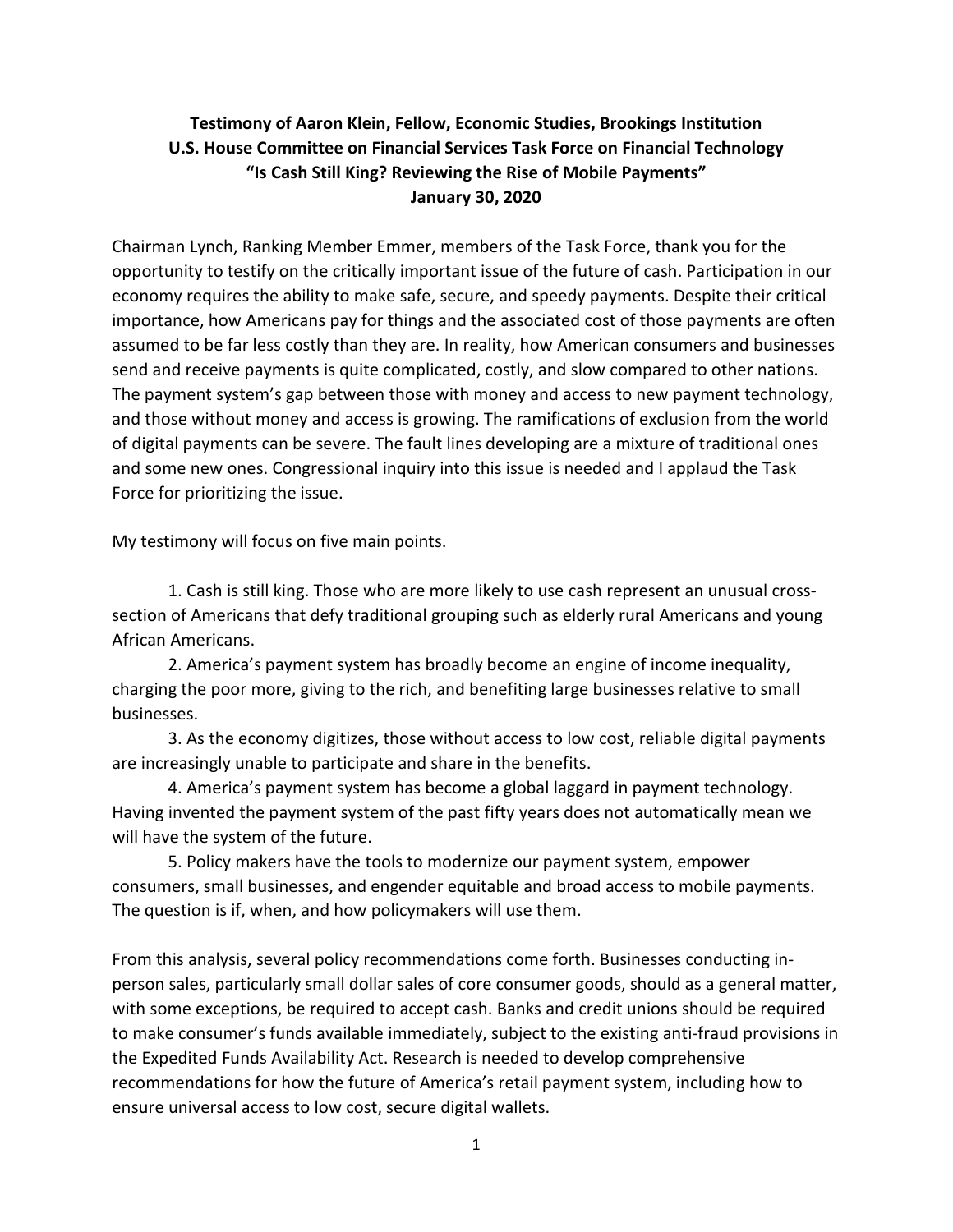# **I. Cash is King (still)**

Despite rumors of its demise, the amount of cash in circulation continues to grow. Demand for small dollar notes proves cash's reign is alive, and demand for smaller dollar transactions remains. Over this decade: the number of one-dollar notes has grown by almost 30 percent, and the number of five-dollar notes has grown by over 40 percent.<sup>[1](#page-1-0)</sup> Similar growth in ten- and twenty- dollar notes in circulation can be seen in Figure 1 below. This rate of growth is evidence of continued usage and underlying demand for cash, and decidedly unlike the penny, which is produced by the government and which, more often than not, ends up in a jar. [2](#page-1-1)



# **Figure 1: Currency in Circulation**



Data on cash transactions are difficult to come by. It is inherently harder to track cash than electronic payments. The Federal Reserve's Diary of Consumer Payment Choice<sup>[3](#page-1-2)</sup> survey asks a representative sample of Americans to track how they purchase goods in the month of October, which is then used to extrapolate annual and national trends. The survey's data has several consistent findings:

• Cash usage is inversely correlated to the size of the transaction. Cash is the most common way to pay for transactions under \$25. It is unusual to use cash for transactions over \$100 (only 6 percent of all transactions over \$100 report using cash).

<span id="page-1-0"></span> $1$  Data from the Federal Reserve's currency in circulation. Time frame is 12/31/2009 through 12/31/2018. "Federal

<span id="page-1-1"></span>Reserve Board - Currency in Circulation."<br><sup>2</sup> Gadsby, J., Future of the Penny, Federal, United States General Accounting Office, July 1996.

<span id="page-1-2"></span><sup>&</sup>lt;sup>3</sup> Federal Reserve Bank of San Francisco. "2019 Findings from the Diary of Consumer Payment Choice." Accessed January 28, 2020[. https://www.frbsf.org/cash/publications/fed-notes/2019/june/2019-findings-from-the-diary-of](https://www.frbsf.org/cash/publications/fed-notes/2019/june/2019-findings-from-the-diary-of-consumer-payment-choice/)[consumer-payment-choice/.](https://www.frbsf.org/cash/publications/fed-notes/2019/june/2019-findings-from-the-diary-of-consumer-payment-choice/)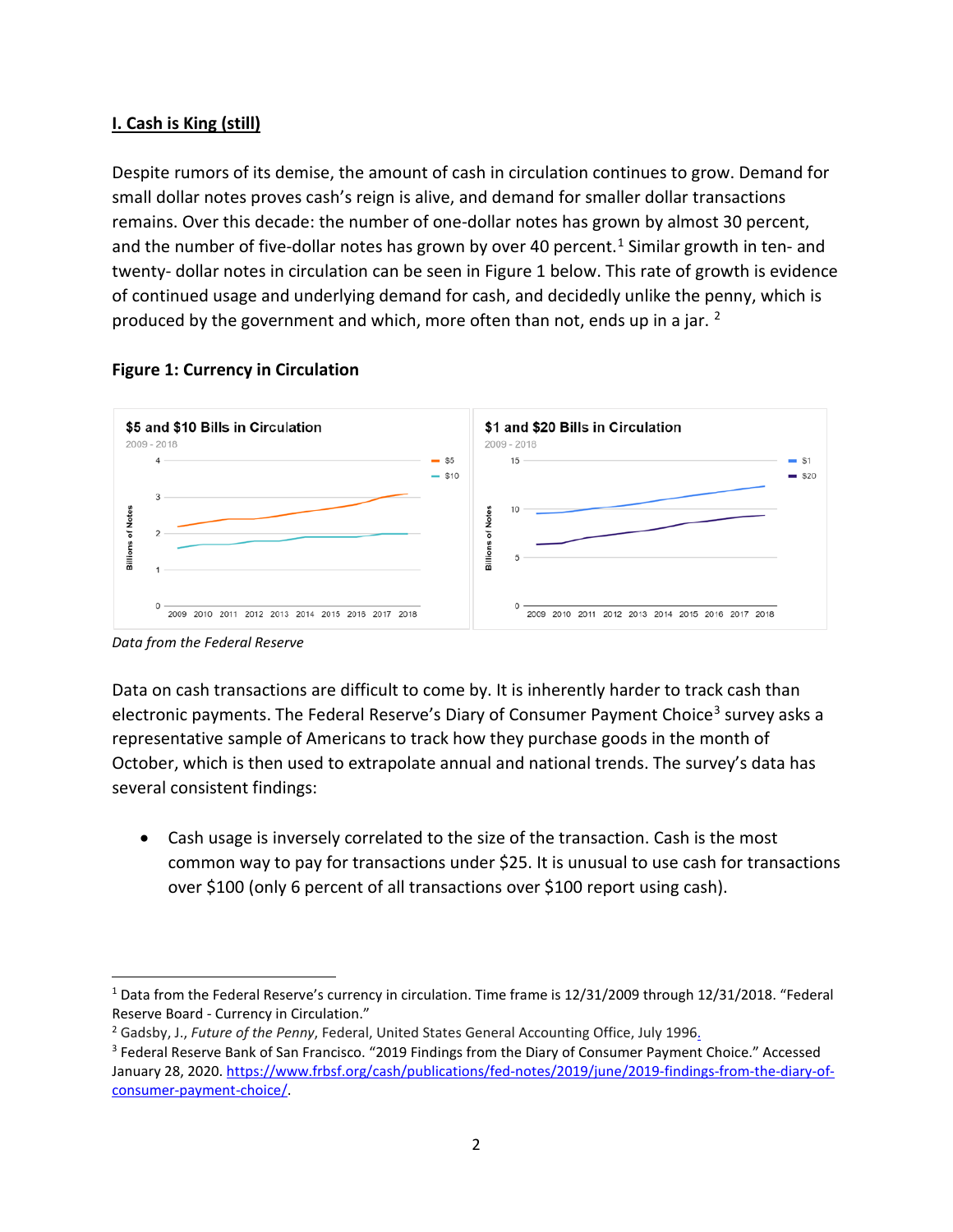- Cash is more popular among low-income households, those under 25, those over 65, and those in rural areas. This is contrary to a popular narrative that young people never use cash. [4](#page-2-0) Skepticism regarding anecdotal reporting regarding payment usage is recommended, given the high correlation between income and payment type.
- There has been a small decline in cash usage in the survey falling from 31 percent of transactions in 2016 to 26 percent in 2018. This decline is driven by changes in the composition of purchases, which is related to but separate from many of the underlying reasons why cash is king. Specifically, a ten percent decline in the number of small dollar purchases (under \$25) and a five percent increase in the number of purchases over \$100 result in total reduction in cash usage. The decline of purchases not made in person (presumably made on-line) has increased by four percent, further reducing the potential for cash transactions.

Additional data sources show that African Americans are significantly more likely to use cash, and a small increase in the likelihood of cash usage among Latinx households.<sup>[5](#page-2-1)</sup> The case of Square, a digital payments provider, is particularly interesting. Square analyzed data for small businesses that use their cash register product and found 37 percent of all transactions were in cash, a figure higher than the Federal Reserve's survey found as a national average for all consumer payments. This indicates that small businesses are maybe more likely to receive cash, or that the Square businesses maybe dealt in disproportionately smaller dollar transactions, or possibly both. Square found substantial variation between states, although, in every state, at least one out of three transactions used cash. The five states in which case was used as often as cards were (50/50) Wisconsin, Delaware, Iowa, West Virginia, and Hawaii.<sup>[6](#page-2-2)</sup> Higher cash rates in states with large rural populations is consistent with the San Francisco Federal Reserve Bank's finding that "Rural areas are more likely to make cash payments than urban areas. Credit card usage in urban areas is twice that of rural areas."[7](#page-2-3)

That said, within urban areas cash usage varies significantly. Square looked in-depth within New York City and found significant variation by borough. The Bronx and Staten Island had

<span id="page-2-0"></span><sup>4</sup> Tsosie, Claire. "Millennials Checked Out on Using Cash." NerdWallet, November 14, 2014. [https://www.nerdwallet.com/blog/credit-cards/millennials-cash-credit-mobile-banking/.](https://www.nerdwallet.com/blog/credit-cards/millennials-cash-credit-mobile-banking/)

<span id="page-2-1"></span><sup>&</sup>lt;sup>5</sup> Perrin, Andrew. "More Americans Are Making No Weekly Purchases with Cash." Pew Research Center, December 12, 2018. [https://www.pewresearch.org/fact-tank/2018/12/12/more-americans-are-making-no-weekly-purchases](https://www.pewresearch.org/fact-tank/2018/12/12/more-americans-are-making-no-weekly-purchases-with-cash/)[with-cash/.](https://www.pewresearch.org/fact-tank/2018/12/12/more-americans-are-making-no-weekly-purchases-with-cash/)

<span id="page-2-2"></span><sup>&</sup>lt;sup>6</sup> "Making Change: Payments, Perspectives, and Politics." Accessed January 28, 2020. [https://squareup.com/us/en/making-change.](https://squareup.com/us/en/making-change)

<span id="page-2-3"></span><sup>&</sup>lt;sup>7</sup> Flannigan, Tom. "Annual Fed Report Indicates Increase in Demand for Cash despite Slight Decline in Usage by Consumers." Federal Reserve Bank of San Francisco. Federal Reserve Bank of San Francisco, July 10, 2019. [https://www.frbsf.org/our-district/press/news-releases/2019/annual-fed-report-indicates-increase-in-demand](https://www.frbsf.org/our-district/press/news-releases/2019/annual-fed-report-indicates-increase-in-demand-for-cash-despite-slight-decline-in-usage-by-consumers/)[for-cash-despite-slight-decline-in-usage-by-consumers/.](https://www.frbsf.org/our-district/press/news-releases/2019/annual-fed-report-indicates-increase-in-demand-for-cash-despite-slight-decline-in-usage-by-consumers/)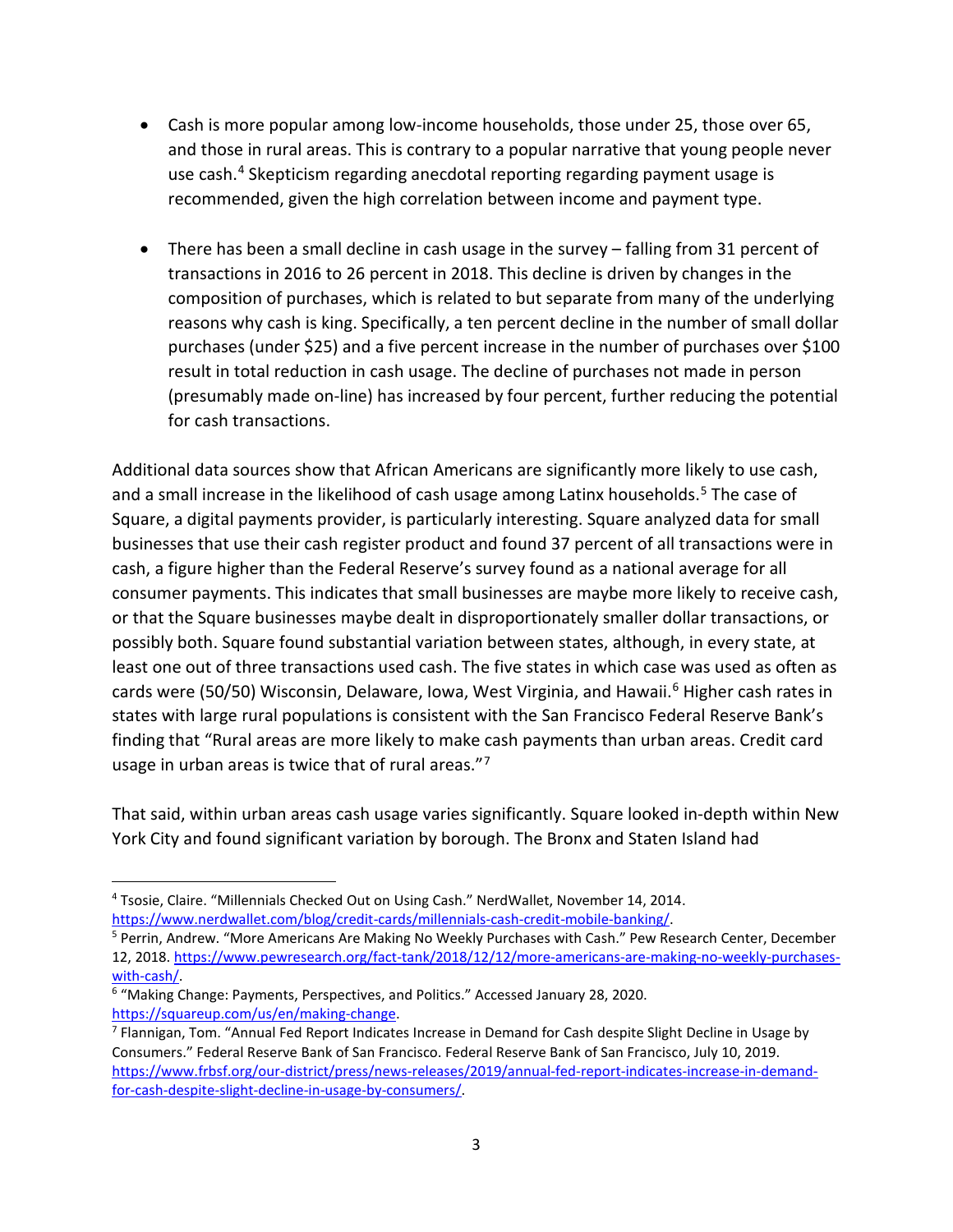significantly greater usage of cash as compared to card (approaching 50/50) than Manhattan (25/75) or Brooklyn (30/70). Queens was roughly in the middle (43/57). Expanding the geographical scope, substantial payment differences within a city, between states, and between urban and rural areas indicate that multiple factors are at play determining payment usage. Additional data and research are necessary to refine our understanding of the use of cash. What is clear is that people who disproportionately use cash are an unusual coalition of the very young and old, rural and urban, and racial minorities. The usage of cash is greatest for the daily necessities of life, smaller dollar purchases, and transactions in person.

### **II. Payments Are a Reverse Robin Hood.**

America's payment system segregates people into different means of payment. This is by design. To explore this, start at the bottom rung of the income ladder. Lower income families are more likely to use cash as documented earlier. In addition to cash, pre-paid cards have exploded in usage over the past fifteen years, accounting for over 13 billion transactions worth \$300 billion in 2017 according to the Federal Reserve. $8$  For every three credit card swipes there is roughly one prepaid card swipe.

The users of prepaid cards are more likely to be low-income, African-American and property renters (rather than property owners), according to the Pew Charitable Trusts.<sup>[9](#page-3-1)</sup> Pew's survey demonstrated that most pre-paid card holders have checking accounts and consequently have debit card alternatives. Prepaid card holders reported using the prepaid cards as opposed to debit cards, in part, to avoid one of the most expensive elements of the banking system for working families: overdraft fees.

Debit cards are the most common form of card payment, with over 80 billion transactions. They are the most common form of payment for the middle of the middle class. Notably with debit cards, if you always have money in your bank account they are basically free for consumers. However, if you occasionally hit the zero lower bound of your bank account, any purchase on a debit card could trigger an overdraft. Overdrafts are typically \$35 per transaction, which, for a \$3.50 cup of coffee, is the equivalent of a 1,000% immediate fee. One estimate put total overdrafts at \$34 billion in 2015. [10](#page-3-2)

<span id="page-3-0"></span><sup>8</sup> "The Federal Reserve Payments Study: 2018 Annual Supplement." The Federal Reserve, December 2018.

<span id="page-3-1"></span><sup>9</sup> "Why Americans Use Prepaid Cards: A Survey of Cardholders' Motivations and Views." The Pew Charitable Trusts, February 2014.

<span id="page-3-2"></span> $10$  Other estimates differ but magnitudes are all substantial. Theresa Schmall, and Eva Wolkowitz. 2016. "2016 Financially Underserved Market Size Study." Center for Financial Services Innovation. [https://cfsinnovation.org/wp-content/uploads/2016/11/2016-Financially-Underserved-Market-Size-Study\\_Center](https://cfsinnovation.org/wp-content/uploads/2016/11/2016-Financially-Underserved-Market-Size-Study_Center-for-Financial-Services-Innovation.pdf)[for-Financial-Services-Innovation.pdf.](https://cfsinnovation.org/wp-content/uploads/2016/11/2016-Financially-Underserved-Market-Size-Study_Center-for-Financial-Services-Innovation.pdf)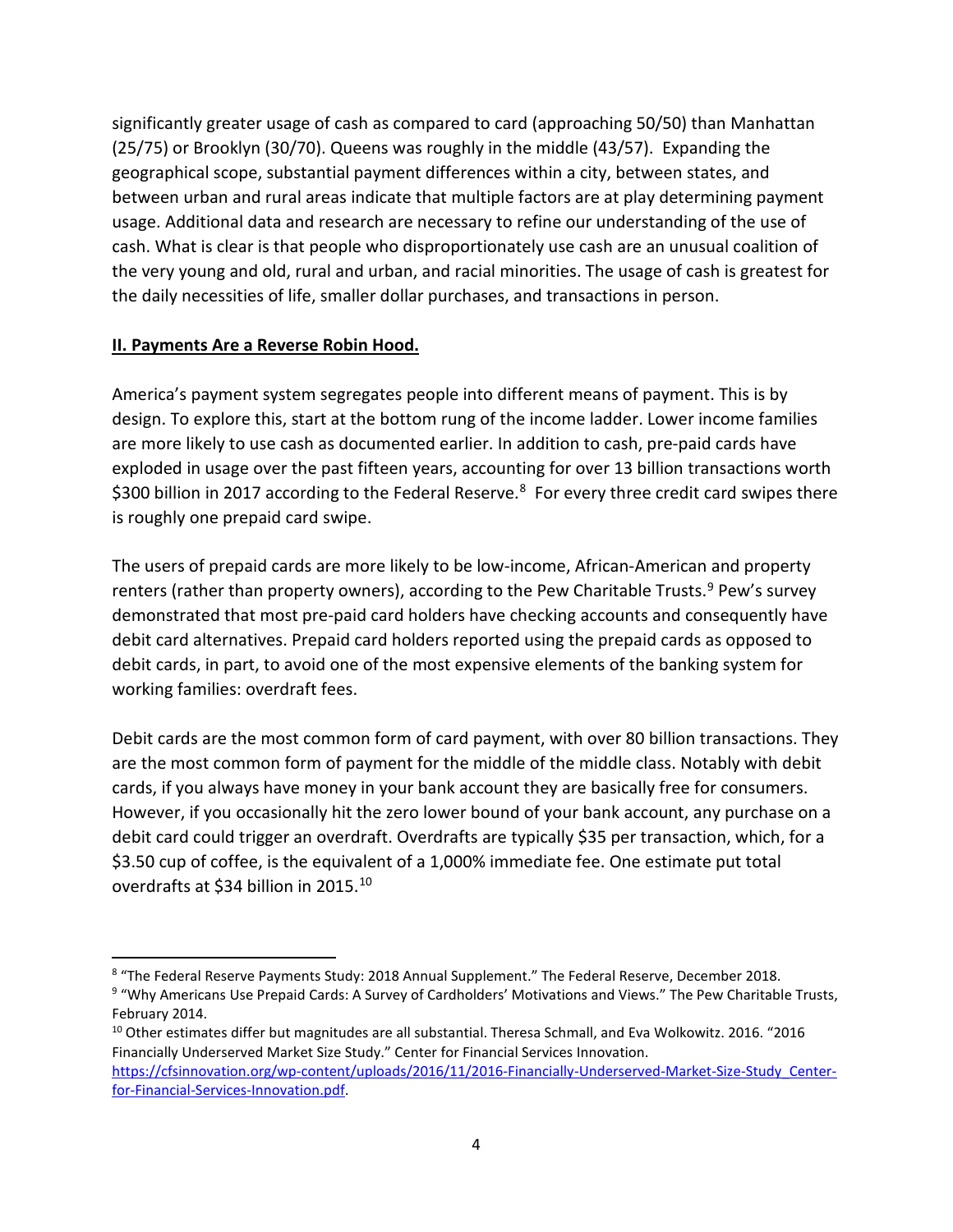The Consumer Financial Protection Bureau's study of overdraft revealed that a whopping 27% of bank accounts tracked in their study year had an overdraft. Among those accounts, the average overdraft and related fees totaled \$225, with some banks having average total fees for accounts that overdraft in excess of \$400.<sup>[11](#page-4-0)</sup>

Overdrafts are common for a combination of reasons. First, many Americans live paycheck to paycheck. Income volatility is rising<sup>[12](#page-4-1)</sup> particularly among lower income households.<sup>[13](#page-4-2)</sup> Second, America's slow and outdated payment system disempowers people from being able to know their actual balance in real-time. Payments can be processed anytime from the same day to five to six calendar days later, depending on a myriad of factors far beyond a person's control. Without knowing when their funds are available, consumers living on the margin are left guessing whether they have enough to cover their purchase.

Debit cards are functionally free for those who always have a cushion in their bank account. However, for those whose incomes are volatile and who occasionally or frequently approach the zero lower bound of their bank account, debit cards can become expensive payment mechanisms. Compounding the problem, the lack of real-time payments results in consumers fundamentally not knowing whether they can or cannot use their debit card without triggering an overdraft. These uncertainties explain both the rise in prepaid card usage and the continued advantages of using cash. Accessing cash is not always free, however ATM fees are required to be posted by federal law<sup>[14](#page-4-3)</sup> and while those fees can be a substantial proportion of a small dollar withdrawal and are often higher for non-bank ATMs located in lower income communities, they are substantially lower than a single overdraft.

At the top of the payment ladder are credit cards. Within credit card offerings there are substantial differences in terms. Subprime credit cards bear little resemblance in features and cost structures to high-end cards. For the purpose of this testimony and to complete the trip through the payment spectrum, it is important to focus on prime, high-end high reward cards. High rewards credit cards are designed for wealthy consumers who typically do not carry a balance but spend a lot. These cards offer substantial rewards, often two percent or more in cash or equivalent value (e.g. frequent flier miles, hotel reward points, and so on). These rewards are worth more to consumers because they are considered rebates and not income, and hence are not subject to federal, state, or local taxation. Thus, for the wealthy families they

<span id="page-4-0"></span><sup>&</sup>lt;sup>11</sup> "CFPB Study of Overdraft Programs." Consumer Financial Protection Bureau, June 2013.

<span id="page-4-1"></span><sup>&</sup>lt;sup>12</sup> "How Income Volatility Interacts With American Families' Financial Security." The Pew Charitable Trusts, March 2017.

<span id="page-4-2"></span><sup>&</sup>lt;sup>13</sup> Farrell, Diana, and Fiona Greig. "Paychecks, Paydays, and the Online Platform Economy: Big Data on Income Volatility." JP Morgan & Chase Co. Institute, February 2016.

<span id="page-4-3"></span><sup>14</sup> Electronic Funds Transfer Act, 15 U.S. C. § 1693.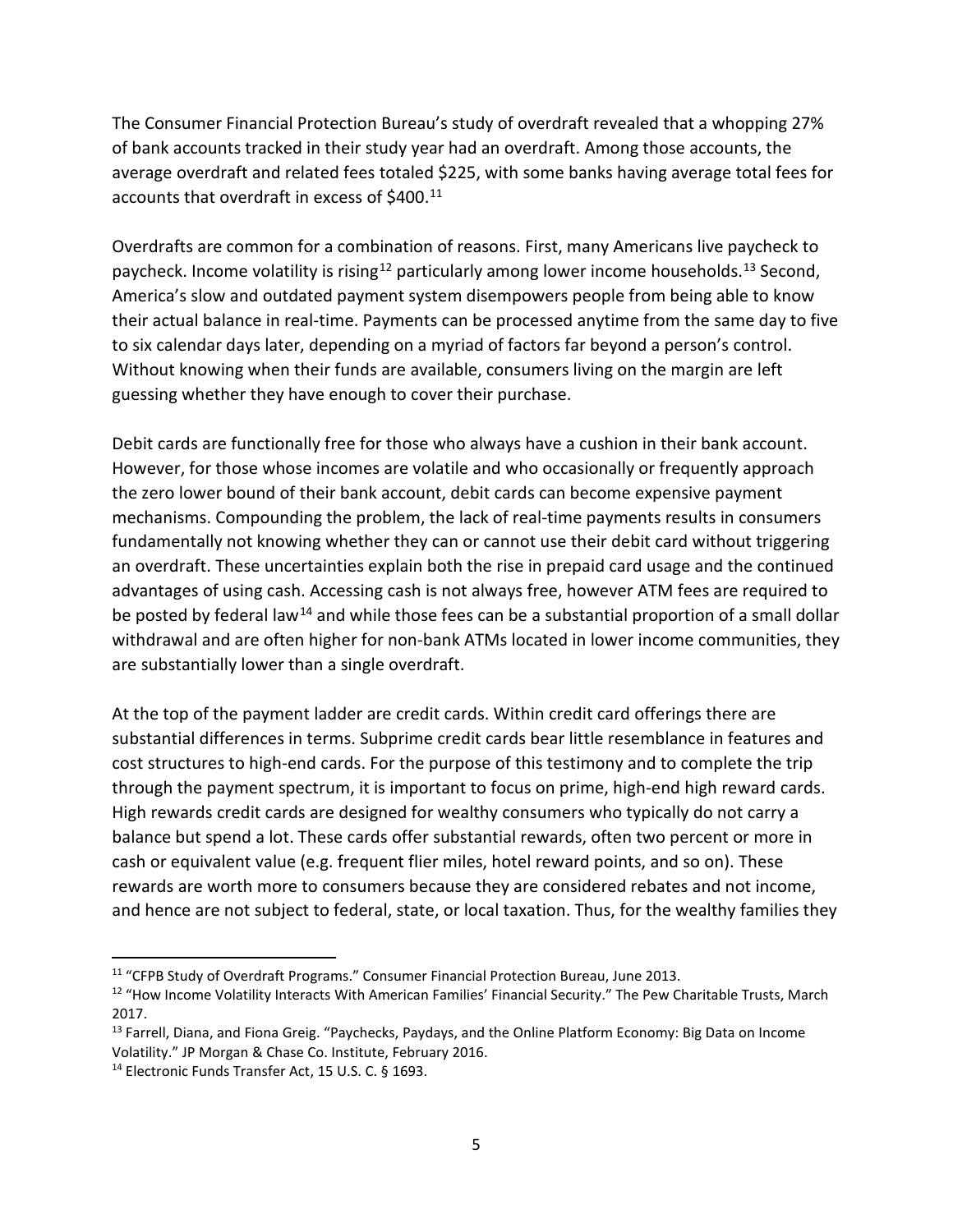are designed for, the true value of these rewards can approach or pass five percent of pre-tax income for all purchases made.

These rewards add up, too. Consider a wealthy family that spends \$250,000 a year on a credit card with two and a half percent cash back. They receive \$6,250 in tax-free rewards, which is worth more than \$10,000 in pre-tax income.<sup>[15](#page-5-0)</sup> Meanwhile, families using cash or debit cards get nothing.

Here is where the economics of cross-subsidization are revealed. Merchants are bound by contract and consumer expectations to charge the same price to all customers. Because businesses cannot charge more to those who use high-end credit cards, even though merchants often pay higher fees on those cards, they must adjust prices. The result is that lower income workers who use cash and debit end up cross-subsidizing wealthier rewards card holders. If merchants could pass along their full cost of processing, then consumers who use more expensive cards to process, would pay higher prices.

The Supreme Court's recent decision to side with American Express over Ohio (and 16 other states) compounds this problem.<sup>[16](#page-5-1)</sup> As a result of the Court's five to four verdict, state governments are not able to enact legislation to empower merchants to decide whether to accept certain high cost cards. In effect, if you take one Visa credit card you must now take them all. This verdict is bad for most consumers and will allow high end reward cards to continue to grow, accruing more benefits to the wealthy at the expense of the middle and working class and merchants.<sup>[17](#page-5-2)</sup>

This is particularly hard for smaller businesses who have less bargaining power in negotiating card fees. The growth in card usage and fees is an issue of concern for small businesses precisely because they lack the scale to either develop alternative payment forms like the Starbucks app (which, for many years, was the largest payment app in America), or negotiate lower swipe fees. Small coffee shops throughout America are at an economic disadvantage versus the big chains because they pay significantly more in swipe fees, which can often be 10 percent or more of the price of a cup of coffee. Future exploration of the impact of the payment system on small business is warranted.

### **III. Payments are the New Digital Divide**

<span id="page-5-0"></span><sup>15</sup> Klein, Aaron. "Opinion: How Credit Card Companies Reward the Rich and Punish the Rest of Us." Los Angeles Times, December 20, 2019. [https://www.latimes.com/opinion/story/2019-12-20/opinion-how-credit-card](https://www.latimes.com/opinion/story/2019-12-20/opinion-how-credit-card-companies-reward-the-rich-and-punish-the-rest-of-us)[companies-reward-the-rich-and-punish-the-rest-of-us.](https://www.latimes.com/opinion/story/2019-12-20/opinion-how-credit-card-companies-reward-the-rich-and-punish-the-rest-of-us) 16 *Ohio et al. v. American Express co. et al.,* 585 U.S.\_ (2018)

<span id="page-5-1"></span>

<span id="page-5-2"></span><sup>&</sup>lt;sup>17</sup> Klein, Aaron. "Why the Supreme Court's Decision in Ohio v. AmEx Will Fatten the Wealthy's Wallet (at the Expense of the Middle Class)." Brookings Institute, June 25, 2018.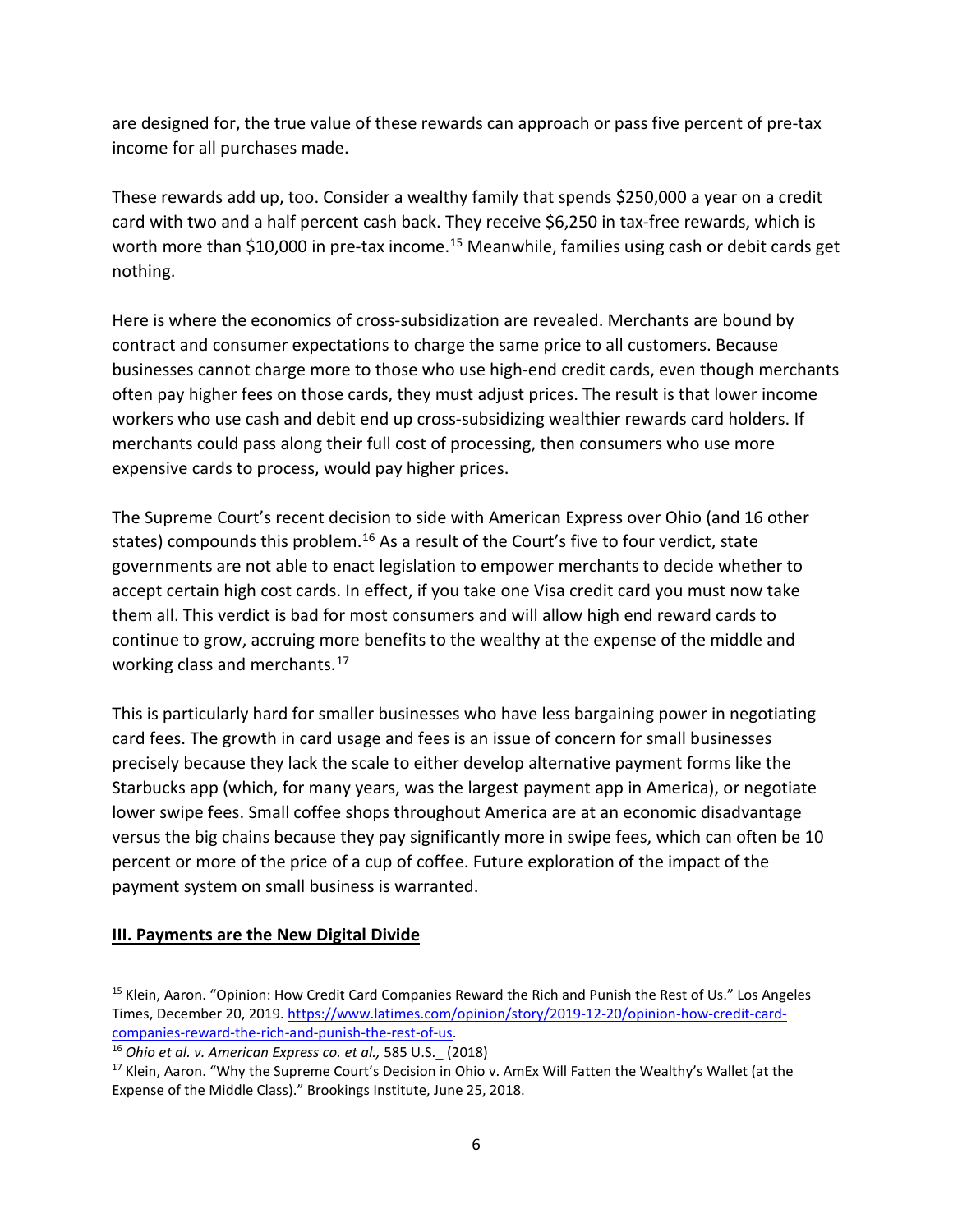While cash is still king, there is no denying that an increasingly large number of goods and services are moving onto digital platforms that do not except cash. As online and mobile apps transform the economy, consumers who are dependent on cash or prepaid cards are increasingly left behind.

Prior concerns about a digital divide were incorrectly centered around questions of internet access.<sup>18</sup> Smart phones have successfully bridged much of the divide in terms of access.<sup>19</sup> However, access alone is insufficient. Without a means to purchase the goods or services being offered, the benefits of the app-,gig-, or online-economy fail to convey and the ability to access digital payment systems are creating a practical digital divide.

The ramifications of this divide are greater than fully appreciated. The growth in online and app-based goods and services have brought significant savings to consumers with lower costs for everything from ordering groceries to hailing a taxi. However, people cannot access those savings without access to low cost or free digital payment mechanisms. This is clearly a problem for the one in fifteen households in America that are un-banked.<sup>[20](#page-6-2)</sup> Without access to a bank account, debit or credit card, there is often no way to make a digital payment. Some combination of prepaid cards can provide that for some services. However, that is not always available, can be cumbersome, requires pre-positioning scarce dollars, and is often quite expensive given high costs and fees embedded in debit products.

The problem is also evident for those who are under-banked (roughly one in six Americans) and those who live paycheck to paycheck.<sup>[21](#page-6-3)</sup> Regarding this latter group, some estimates characterize almost half of Americans as living paycheck to paycheck.<sup>[22](#page-6-4)</sup> The economics of many app-based digital services simply assume that the user will always have funds to cover recurring or periodic expenses and expect the ability to tap into that consumer's bank account to receive funds. Given the high cost of overdraft, income volatility, and payment delays, the result for consumers living on the razor's edge can be a far more expensive.

<span id="page-6-0"></span><sup>&</sup>lt;sup>18</sup> Lohr, Steve. "Digital Divide Is Wider Than We Think, Study Says." The New York Times, December 4, 2018, sec. Technology[. https://www.nytimes.com/2018/12/04/technology/digital-divide-us-fcc-microsoft.html.](https://www.nytimes.com/2018/12/04/technology/digital-divide-us-fcc-microsoft.html)

<span id="page-6-1"></span> $19$  There remain areas where concerns about access as a barrier are significant, including rural areas, Native lands, and even in urban areas, concerns about the cost of data and data access for lower income smart phone users. However, broadly speaking the prior century's concerns about access being the primary divide have turned out not to be the case.

<span id="page-6-2"></span><sup>&</sup>lt;sup>20</sup> FDIC National Survey of Unbanked and Underbanked Households, 2017 <https://www.fdic.gov/householdsurvey/2017/2017report.pdf>

<span id="page-6-3"></span> $21$  Ibid

<span id="page-6-4"></span><sup>&</sup>lt;sup>22</sup> GOBankingRates. "49% of Americans Are Living Paycheck to Paycheck," August 20, 2019. [https://www.gobankingrates.com/saving-money/budgeting/americans-living-paycheck-paycheck/.](https://www.gobankingrates.com/saving-money/budgeting/americans-living-paycheck-paycheck/)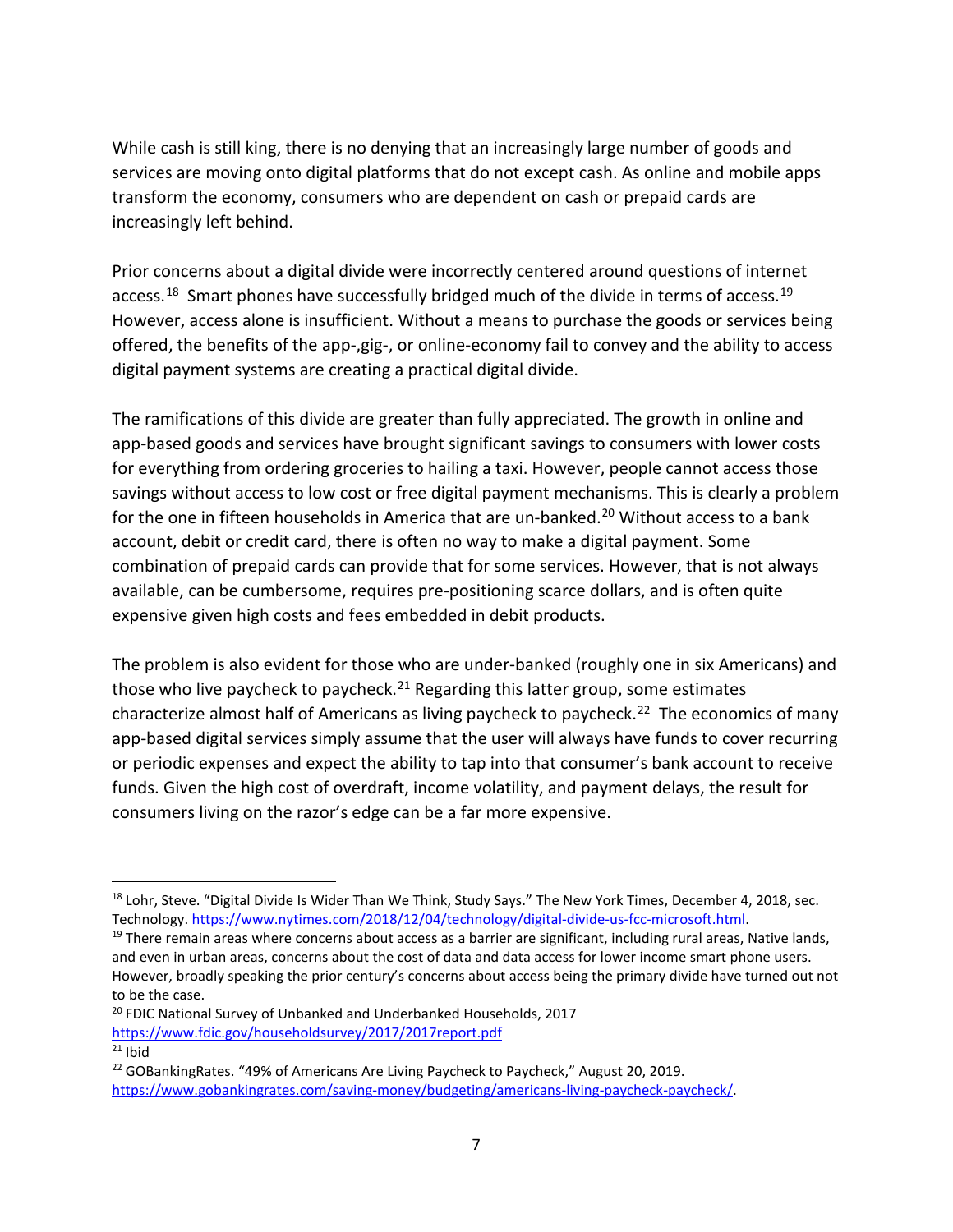The impact of this payments divide extends beyond financial services. Consider the potential health benefits available to a series of new transportation applications, such as bike sharing or healthy food delivery through food- or farm-shares. These technologies hold the promise to reduce costs of some of the largest budget items a family face: food and transportation. They offer better, cheaper ways to meet existing needs that in turn provide significant opportunities to live a healthier lifestyle – eventually reducing societal healthcare costs and improving quality of life. However, neither allow for cash. Both require access to digital payment. One may have a pay as you go system, the other a recurring regular charge. Each may be cheaper than the alternative (grocery store or taxi/public transportation), but those cost savings are built around the assumption of no payment frictions. Once a single overdraft fee is charged, the entire cost savings disappear, and the application is now a money loser for the user.

For lower income consumers, in particular (importantly not just the un-banked, but the underbanked as well), to truly benefit from the digital economy, cheap and reliable digital payments are a necessity. This is a significant and growing problem. It may require government policies that provide resources and set stronger rules mandating different options and availability for Americans of all financial levels. It is a corollary to the policy requirement that cash continue to be accepted, the digital access to payments will also need to be facilitated.

#### **IV. America Once a Global Leader Now a Global Laggard**

Fifty years ago America pioneered the new payment technology that would come to dominate high end payments: magnetic striped plastic cards.<sup>[23](#page-7-0)</sup> This technology, coupled with robust consumer protection legislation from Congress, such as the Electronic Funds Transfer Act, created the environment for this new technology to take off.<sup>[24](#page-7-1)</sup> These cards, and the corresponding terminals to read them, allowed a small plastic card to replace cash and checkbooks for billions of consumers and merchants and process trillions of transactions. These cards achieved such ubiquity in the developed Western world that most consumers and international travelers take their presence for granted. They have continued to grow, providing the backbone for e-commerce and new methods of digital payments.

New methods to utilize card-based payments accounts have grown. Devices can now turn smartphones into credit card processors (such as the case of Square, mentioned above) and transactions can be securely conveyed online (such as the case of PayPal). However, the underlying payment networks in America remain a bank-based system. Do not be fooled into thinking that digital representations of magnetic striped cards, such as Apple Pay, or digital

<span id="page-7-0"></span><sup>&</sup>lt;sup>23</sup> IEEE Spectrum: Technology, Engineering, and Science News. "Full Page Reload." Accessed January 28, 2020. [https://spectrum.ieee.org/computing/hardware/the-long-life-and-imminent-death-of-the-magstripe-card.](https://spectrum.ieee.org/computing/hardware/the-long-life-and-imminent-death-of-the-magstripe-card) <sup>24</sup> Much of this section draws from my paper: Is China's new payment system the future.

<span id="page-7-1"></span>Klein, Aaron. "Is China's New Payment System the Future?" Brookings Institute, June 2019.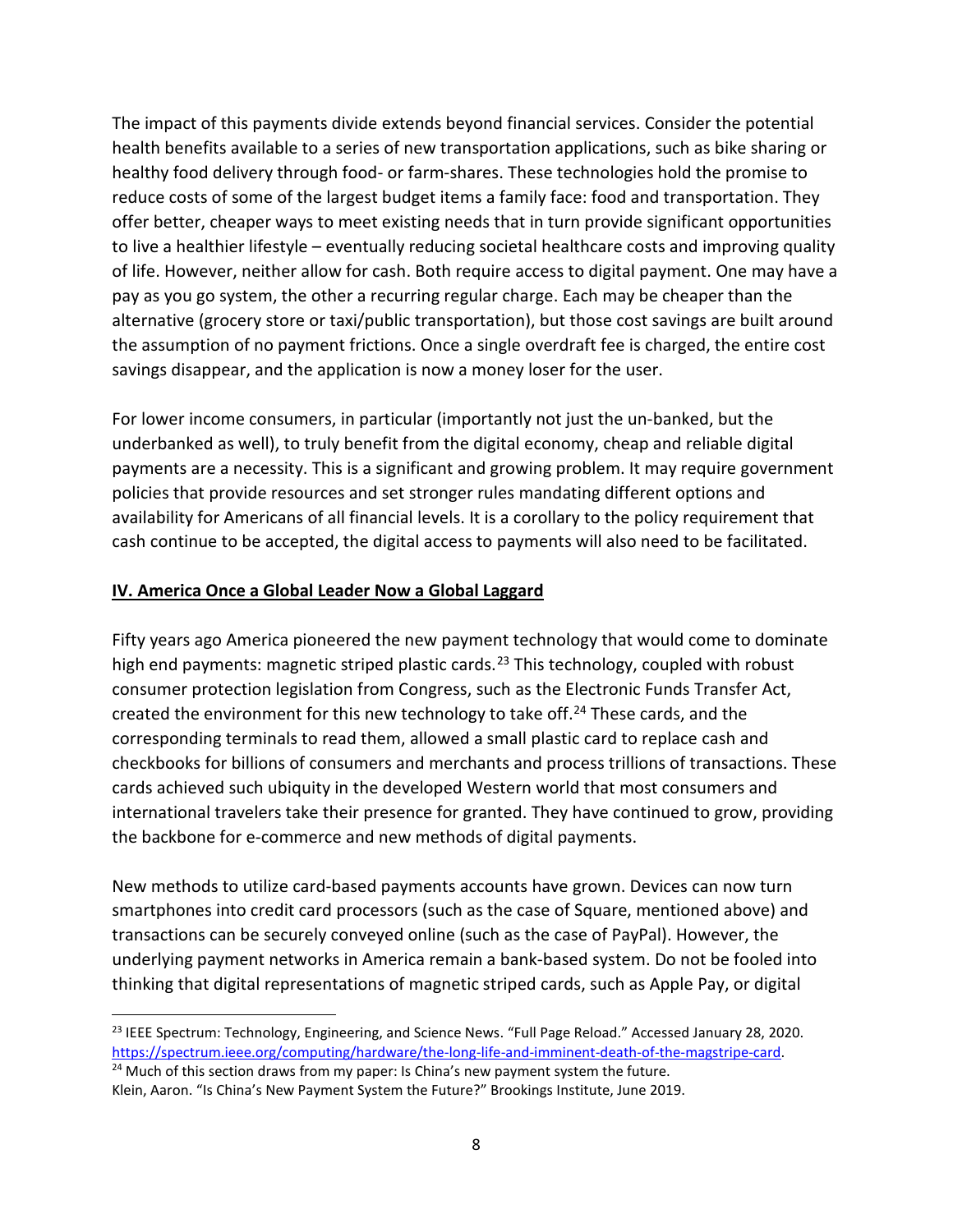wallets that draw and relay funds to bank-based accounts for settlement, are themselves new payment systems. They are simply different ways to use the existing bank-based system more efficiently. In fact, it is still quite anachronistic that the main security feature for standard plastic cards is a signature after a swipe, which seems to be highly ineffective and time consuming, while accessing a phone to use a digital representation can be done with biometric data or a pin, both of which are far more secure and fraud resistant.

While America spent the past decade upgrading its bank-based magnetic striped cards with chips, China experienced a retail payment revolution. Leapfrogging the card-based system, two new payment systems have come to dominate person-to-person, retail, and many business transactions. China's new system is built on digital wallets, QR codes, and runs through their own big tech firms: Alipay running through Alibaba (China's version of Amazon) and WeChat Pay running through Tencent (China's version of Facebook). China's system largely disintermediates banks from payment transactions robbing banks of an important and longstanding source of revenue. It creates an alternative payment ecosystem with different incentives between merchants, consumers, and payment system providers. It challenges the long-standing placement of payments on the side of banking as opposed to commerce. In doing so, this system creates new incentives that could realign existing business models and relationships between merchants, banks, and technology providers.

China's new payment system exploded in under a decade, growing from inception to dominance. With over a billion users on each platform, the power of network incentives has been unleashed. The new payment system has replaced cards and cash at registers, how families give gifts, and even how beggars ask for money, with QR codes replacing tin cups. These and other indicators tell us that China's new payment system is here to stay. It will continue to grow domestically and globally, following Chinese travelers and consumers abroad. China's experience makes clear that new technology allows payment systems to move from banking to follow technology and social networking companies. Those firms have other sources of data on which to base financial decisions such as providing credit.

America legally separates banking and commerce in unique ways. The payment system has historically existed on the banking side of that divide. However, the legal separation does not require that alignment. Payments could move away from banking, in theory, in the U.S., and the incentives created by moving the payment system from banking to technology firms are substantial and potentially concerning. The potential for anti-competitive behavior and privacy concerns by tech platforms by using the payment system and data generated from it is real. It is not clear whether these concerns can and would be remedied by effective regulation. It is also not clear what the departure of the payment system would mean for the health and stability of the financial system.

I do not believe the Chinese system is likely to catch on in America. America's existing system has multiple impediments to the Chinese model, or a similar one, taking over. As discussed early, wealthier consumers benefit more from substantial rewards linked to the current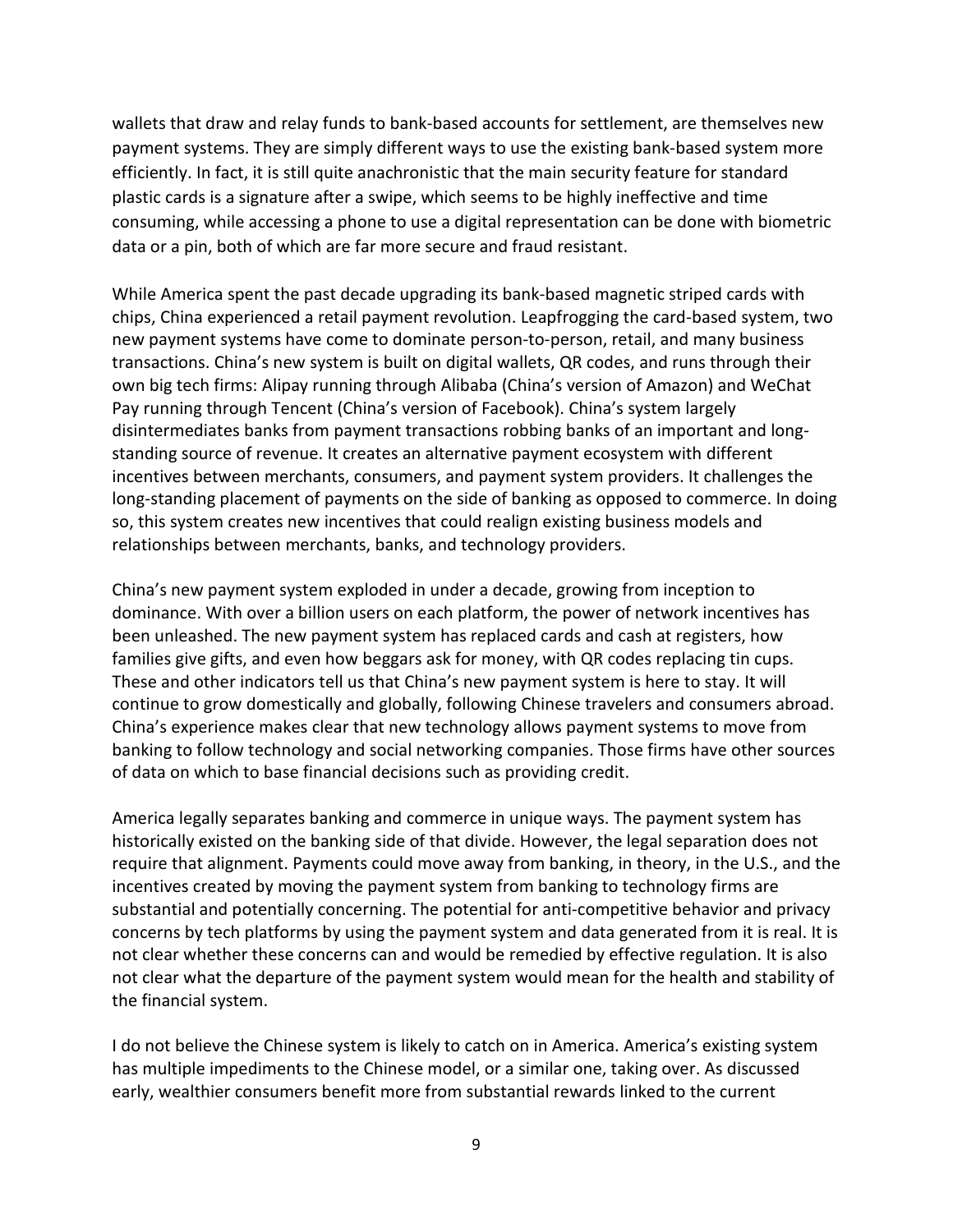payment system. Merchants may have difficulty transitioning and generating substantial savings from a new system. Consumer behavior is sticky. America's existing regulatory systems provide substantial consumer protection through the bank-based system that may be lost in a non-bank payment system.

#### **V. Rethinking our Payment System**

The American legal and regulatory framework is not well prepared should payments move out of the banking system. As financial technology provides greater ability to underwrite and provide credit as part of payment services, our legal framework will be further tested. Financial regulators and policy makers need to revisit the consumer protection and payment laws passed twenty to fifty years ago, and regulations adopting them, to incorporate new technology.

An example of this approach was the CFPB's original prepaid card rule,<sup>[25](#page-9-0)</sup> whereby the protections afforded debit cards under EFTA<sup>[26](#page-9-1)</sup> were expanded to include digital wallets. This type of data driven approach to extend a legal and regulatory framework that helped debit cards become the largest electronic payment system would work well for prepaid cards and digital wallets. All financial regulators should proactively explore how their rules and regulations can be extended to incorporate new payment technology.

An example of a mistake was the Federal Reserve's failure to utilize its longstanding legal authority to require consumers to have immediate access to their own funds. Despite rapid widespread adoption of check truncation, the Fed maintains its multiday hold periods. The result is billions of dollars in unnecessary costs for millions of lower income Americans. Congress did its part in passing the Check-21 Act in 2004 $^{27}$  $^{27}$  $^{27}$  to allow for digital check processing. The Fed failed to do its job to require the funds to move faster to consumers. As a result, millions of American families will get paid tomorrow, Friday January 31<sup>st</sup>, but will be unable to access their own money until Monday, February 3rd, or in some cases Wednesday, February 5<sup>th</sup>. How are those families who live paycheck to paycheck supposed to pay their bills due the first of the month, put food on the table, and make it through the three to five days when their own money is sitting in there, not accessible to them? The sad reality is that payday lenders, check cashers, and bank overdraft fees will be the costly answer. The payment system is one reason why it is very expensive to be poor.

This problem, and many others could be solved by widespread adoption of real-time payments. Americans should not have to wait to reap the benefits of real time payments until the Federal Reserve's proposed system is built and operational, which best case will be almost twenty years after similar technology was deployed in the United Kingdom, Mexico, and Brazil. Instead, the Fed can and should use their regulatory authority to require existing bank customers to have

<span id="page-9-0"></span><sup>25</sup> 12 C.F.R. § 1005 2016.

<span id="page-9-1"></span><sup>26</sup> 15 U.S. C. § 1693.

<span id="page-9-2"></span><sup>&</sup>lt;sup>27</sup> Check Clearing for the  $21<sup>st</sup>$  Century Act, Pub. L. No. 108-100, 117 Stat. 1177 (2003).